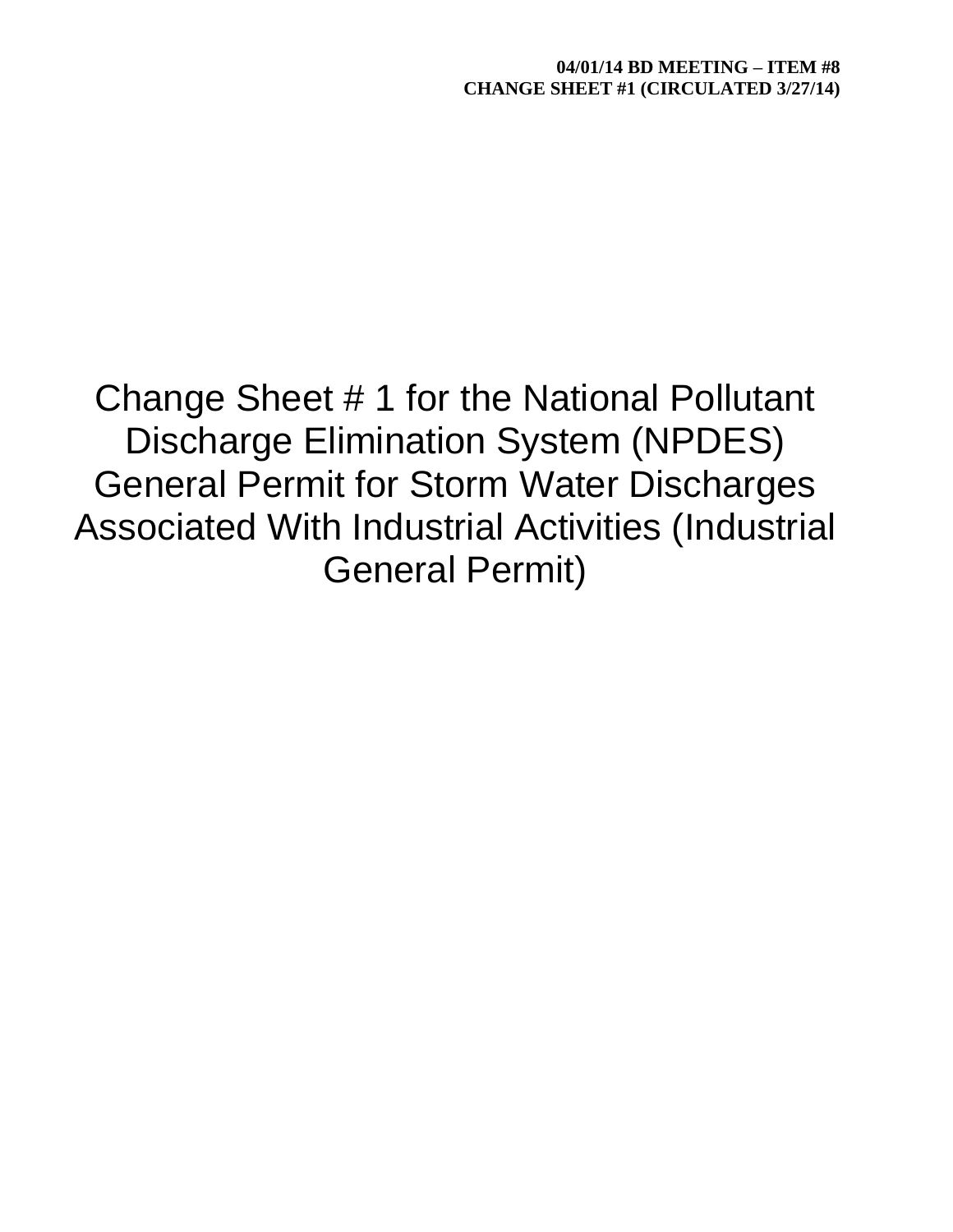Changes in **double redline strike out** are **NEW deletions** since the Comment period that closed March 4, 2014.

Changes in **double red underline** are the **NEW additions** since the Comment period that closed March 4, 2014.

Changes in **redline strike out** are **previous deletions** made in response to Comments made on the 2013 draft Industrial General Permit and already identified in the February 19, 2014 version of the Industrial General Permit.

Changes in **red underline** are **previous additions** made in response to Comments made on the 2013 draft Industrial General Permit and already identified in the February 19, 2014 version of the Industrial General Permit.

# **Changes 1-8 are on the Fact Sheet for the Industrial General Permit**

# *Change 1: On page 2 Section I.B of the Draft Fact Sheet, change the seventh bullet point as follows:*

 Certify and submit all permit-related compliance documents via the Storm Water Multiple Application Reporting and Tracking System (SMARTS). Dischargers shall certify and submit these documents which include, but are not limited to, Permit Registration Documents (PRDs) including Notices of Intent (NOIs), No Exposure Certifications (NECs), and Storm Water Pollution Prevention Plans (SWPPPs), as well as Annual Reports, Notices of Termination (NOTs), Level 1 ERA Reports, and Level 2 ERA Technical Reports.

# *Change 2: On page 26 Section II.F of the Draft Fact Sheet, addition of a third paragraph as follows:*

New Dischargers (as defined in Attachment C) applying for NOI coverage under this General Permit that will be discharging to an impaired water body with a 303(d) listed impairment are ineligible for coverage unless the Discharger submits data and/or information, prepared by a QISP, demonstrating that the facility will not cause or contribute to the impairment. Section VII.B of this General Permit describes the three different options New Dischargers have for making this determination. This General Permit requires a QISP to assist the New Discharger with this determination because individuals making this determination will need expertise in industrial storm water pollutant sources, BMPs and a thorough understanding of complying with U.S. EPAs storm water regulations and this General Permit's requirements. Not requiring New Dischargers to have a QISP assist in this demonstration would possibly lead to costly retrofits or closure of a new facility that has not demonstrated that the facility will not cause or contribute to the impairment.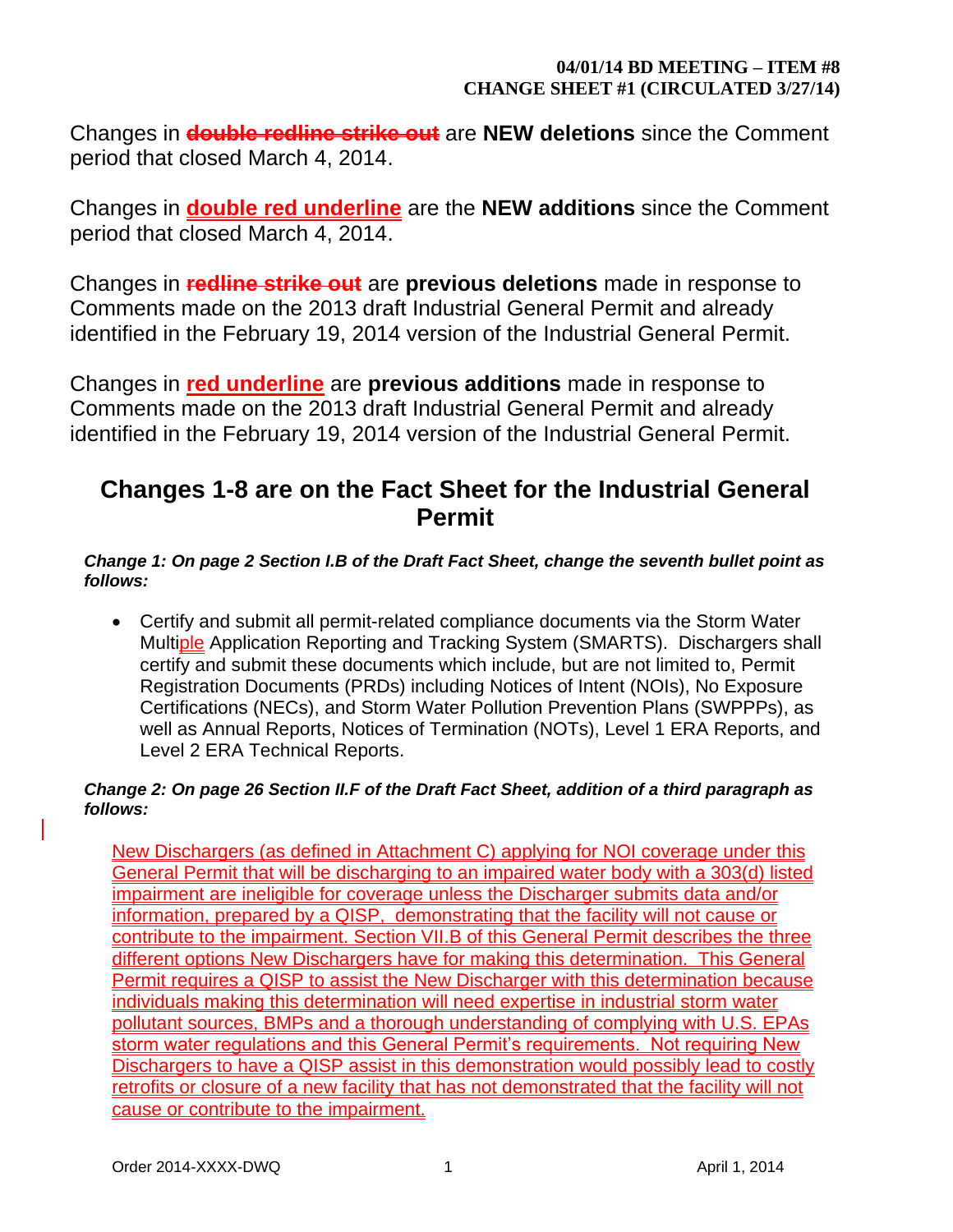### *Change 3: On page 28 Table 1 of the Draft Fact Sheet, addition of language as follows:*

| <b>Qualifications</b> | Task                                                   |
|-----------------------|--------------------------------------------------------|
| <b>QISP</b>           | <b>Assist New Dischargers determine coverage</b>       |
|                       | eligibility for Discharges to an impaired water        |
|                       | body, Level 1 ERA Evaluation and report, Level         |
|                       | 2 ERA Action Plan, and Technical Report, and           |
|                       | the Level 2 ERA extension                              |
| California licensed   | <b>Inactive Mining Operation Certification, SWPPPs</b> |
| professional engineer | for inactive mining, and annual re-certification of    |
|                       | Inactive Mining Operation Certification, NONA          |
|                       | Technical Reports, and Subchapter N                    |
|                       | calculations                                           |

# **TABLE 1: Role-Specific Permit Requirements**

### *Change 4: On page 29 Section II.I.1 of the Draft Fact Sheet, additional language added to the second paragraph as follows:*

Failure to develop or implement an adequate SWPPP, or update or revise an existing SWPPP as required, is a violation of this General Permit. Failure to maintain the SWPPP on-site and have it available for inspection is also a violation of this General Permit.

Dischargers are also required to submit their SWPPPs and any SWPPP revisions via SMARTS; accordingly, BMP revisions made in response to observed compliance problems will be included in the revised SWPPP electronically submitted via SMARTS. Dischargers are also required to submit their SWPPPs and any significant SWPPP revisions via SMARTS; accordingly, BMP revisions made in response to observed compliance problems will be included in the revised SWPPP electronically submitted via SMARTS. Not all SWPPP revisions are significant and it is up to the Dischargers to distinguish between revisions that are significant and those that are not significant. If no changes are made at all to the SWPPP, the Discharger is not required to resubmit the SWPPP on any specific frequency.

- Significant SWPPP Revisions: Dischargers are required to certify and submit via SMARTS their SWPPP within 30 days of the significant revision(s). While it is not easy to draw a line generally between revisions that are significant and those that are not significant, Dischargers are not required to certify and submit via SMARTS any SWPPP revisions that are comprised of only typographical fixes or minor clarifications.
- All Other SWPPP Revisions: Dischargers are required to submit revisions to the SWPPP that are determined to not be significant every three (3) months in the reporting year.

*Change 5: On page 41 Section II.I.3 of the Draft Fact Sheet, new first paragraph added as follows (this also includes the addition of footnote 12 and 13):*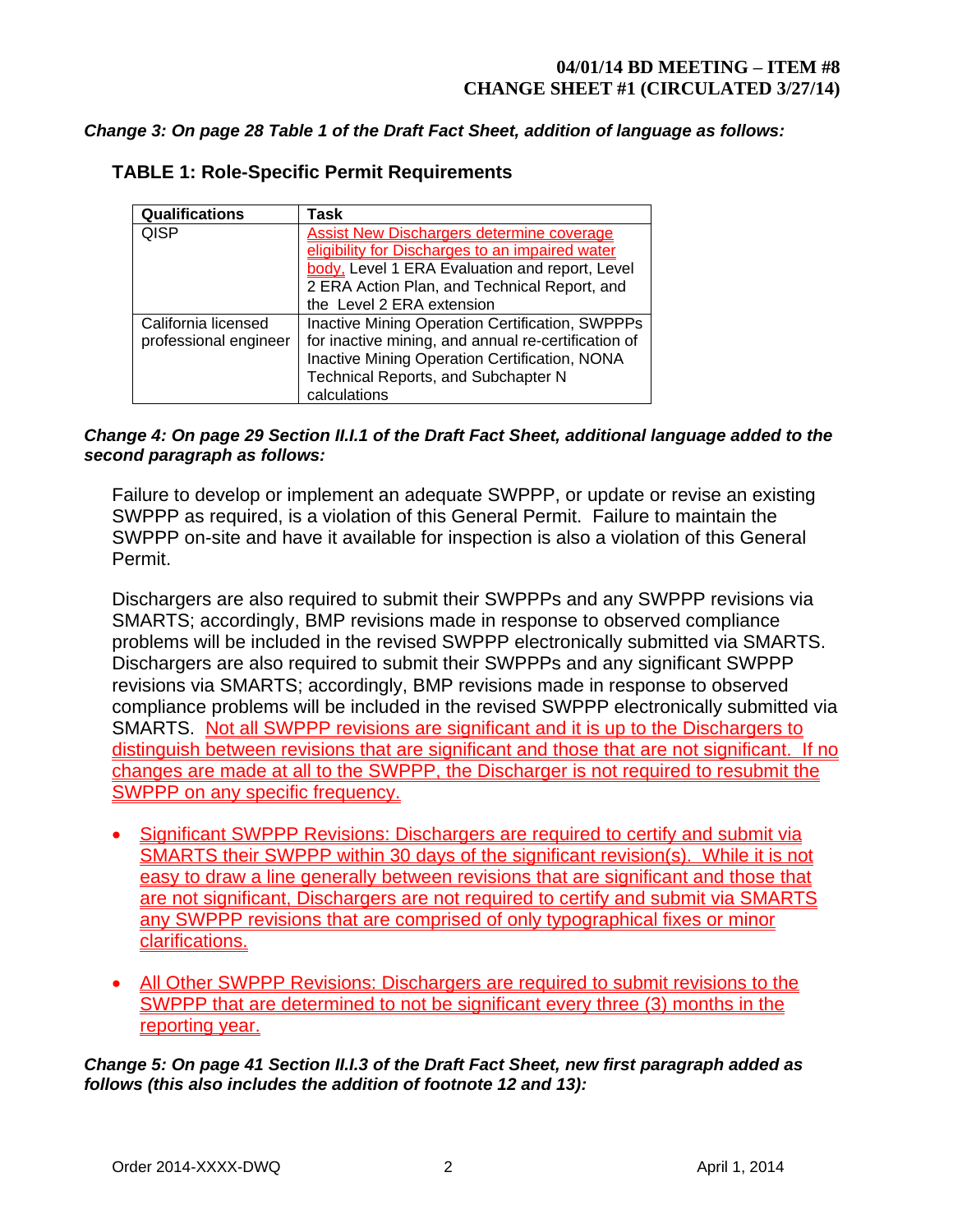Dischargers should be aware of the potential unintended public health concerns associated with treatment control BMPs. Extensive monitoring studies conducted by the California Department of Public Health (CDPH) have documented that mosquitoes opportunistically breed in structural BMPs, particularly those that hold standing water for over 96 hours. BMPs that produce mosquitoes create potential public health concerns and increase the burden on local vector control agencies that are mandated to inspect for and abate mosquitoes and other vectors within their jurisdictional boundaries. These unintended consequences can be lessened when BMPs incorporate design, construction, and maintenance principles developed specifically to minimize standing water available to mosquitoes<sup>12</sup> while having negligible effects on the capacity of the structures to provide water quality improvements. The California Health and Safety Code prohibits landowners from knowingly providing habitat for or allowing the production of mosquitoes and other vectors, and gives local vector control agencies broad inspection and abatement powers<sup>13</sup>.

New Footnote 12: <sup>12</sup> California Department of Public Health. (2012). Best Management Practices for Mosquito Control in California. < [http://www.westnile.ca.gov/resources.php>](http://www.westnile.ca.gov/resources.php). [as of February 4, 2014]

*New Footnote 13:* <sup>13</sup> California Health & Safety Code, Division 3, Section 2060 and following.

*Change 6: On page 43 Figure 3 of the Draft Fact Sheet has been updated and replaced with the following:*



# **FIGURE 1: Compliance Determination Flowchart**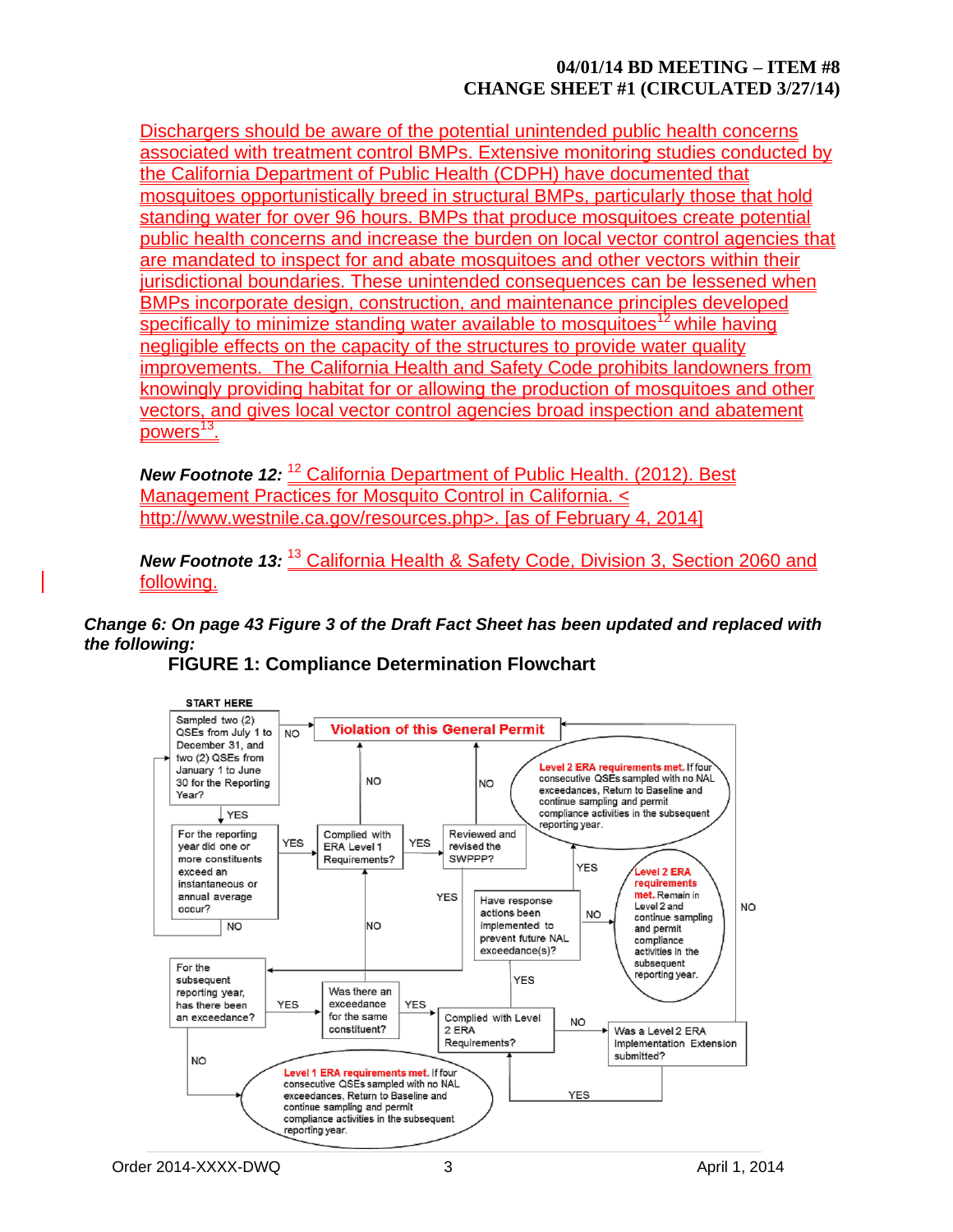### *Change 7: On page 61 Section II.K.5.b of the Draft Fact Sheet, change made as follows:*

b. The Level 2 ERA Technical Report contains three different options that require a Discharger to submit demonstrations showing the cause of the NAL exceedance(s). This General Permit requires a Discharger to appoint a QISP to prepare the Level 2 ERA Technical Reports. The State Water Board acknowledges that there may be cases where a combination of the demonstrations may be appropriate; therefore a Discharger may combine any of the following three demonstration options in their Level 2 ERA Technical Report when appropriate. A Discharger is only required to annually update its Level 2 ERA Technical Report when necessary as defined in Section XII.D.3.c of this General Permit and is not required to annually re-certify and re-submit the entire Level 2 ERA Technical Report. If there are no changes prompting an update of the Level 2 ERA Technical Report, as specified in Section XII.D.3.c of this General Permit, the Discharger will provide this certification in the Annual Report that there have been no changes warranting re-submittal of the Level 2 ERA Technical Report.

#### *Change 8: On page 65 Section II.M of the Draft Fact Sheet, change made to the fourth paragraph as follows:*

The State Water Board believes that it is necessary for Compliance Group Leaders to have a higher level of industrial storm water compliance and training experience than the expectations of a **QSIPQISP**. Many stakeholder comments on this General Permit suggested various certifications to provide this higher level of experience; however, the State Water Board believes a process similar to the Trainer of Record process for the Construction General Permit training program will develop Compliance Group Leaders with the appropriate level of experience to fulfill the necessary qualifications.

# *Change 9: On page 70 Section II.S.2.a of the Draft Fact Sheet, language added as follows:*

a. Engineered and constructed to contain all storm water associated with industrial activities from discharging to waters of the United States, including no discharge to groundwater that has a direct hydrologic connection to waters of the United States. The General Permit covers only dischargers who are required to obtain an NPDES permit under the CWA. Determining whether a discharge to groundwater has a direct hydrological connection to the waters of the United States will require a factspecific inquiry including, but not limited to, the time and distance connecting the discharge to the surface waters, geology, and slope. (See e.g., Greater Yellowstone Coalition v. Larson (D.Idaho 2009) 641 F.Supp.2d 1120.).

# **Changes 10-23 are on the Order for the Industrial General Permit**

# *Change 10: On page 3 Section I.A Finding 17 of the Draft Order, language added as follows:*

Order 2014-XXXX-DWQ 4 April 1, 2014 17.This General Permit requires that the Discharger certify and submit all Permit Registration Documents (PRDs) for Notice of Intent (NOI) and No Exposure Certification (NEC) coverage via the State Water Board's Storm Water Multi-ple Application and Report Tracking System (SMARTS) website. An(See Attachment D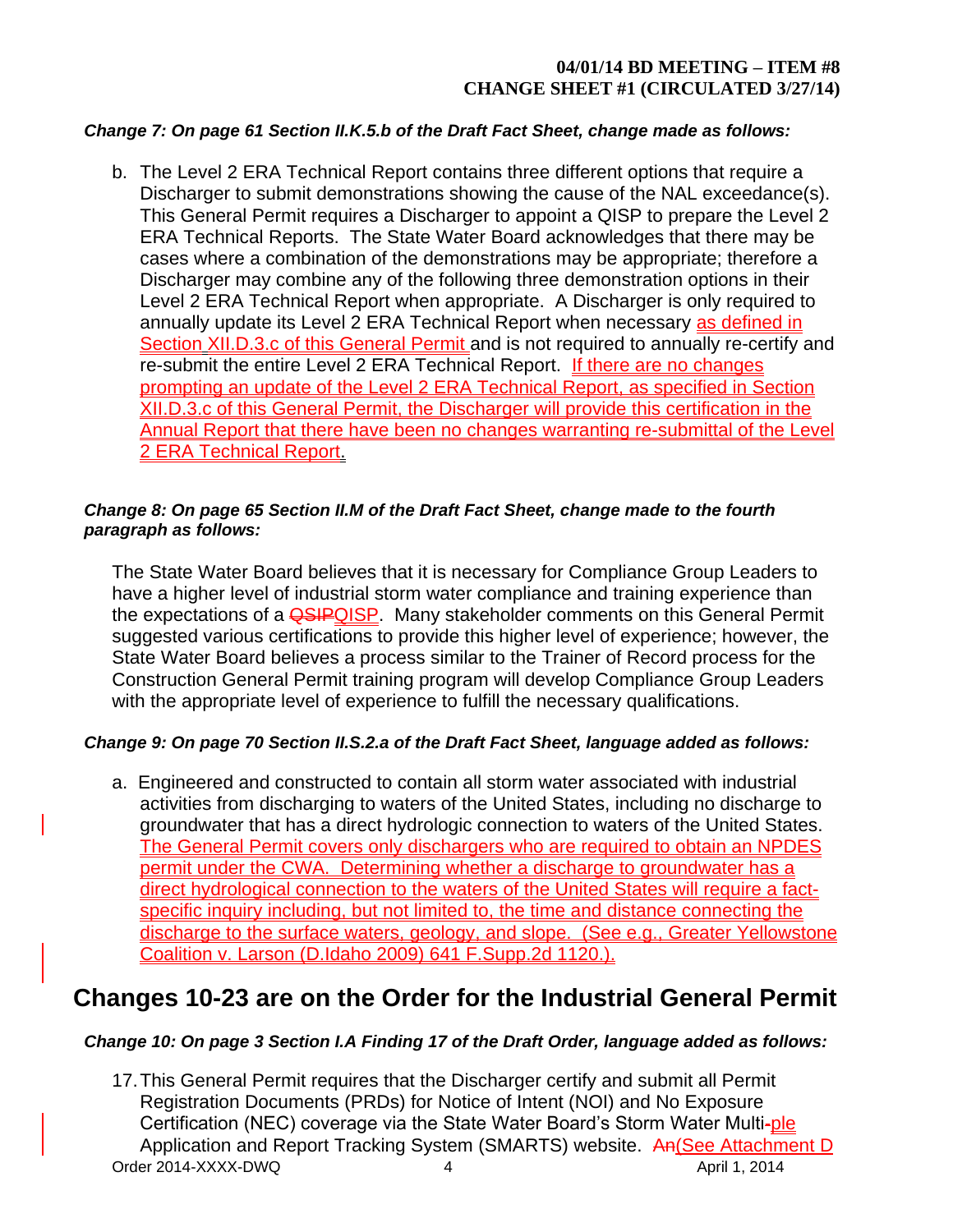for an example of the information required to be submitted in the PRDs via SMARTS can be found in Attachment D..) All other documents required by this General Permit to be electronically certified and submitted via SMARTS can be submitted by the Discharger or by a designated Duly Authorized Representative on behalf of the Discharger. Electronic reporting is required to reduce the state's reliance on paper, to improve efficiency, and to make such General Permit documents more easily accessible to the public and the Water Boards.

# *Change 11: On page 9 Section I.H Finding 50 of the Draft Order, language added as follows:*

50. A QISP is responsible formust assist the Discharger in completing the Level 1 status and Level 2 status ERA requirements as specified in Section XII of this General Permit. A QISP is also responsible for assisting New Dischargers that will be discharging to an impaired water body with a 303(d) listed impairment, demonstrate eligibility for coverage though preparing the data and/or information required in Section VII.B.

# *Change 12: On page 23 Section VII.B of the Draft Order, language added as follows:*

**B.** New Dischargers applying for NOI coverage under this General Permit that will be discharging to an impaireda water body with a 303(d) listed impairment are ineligible for coverage unless the Discharger submits data and/or information, prepared by a QISP, demonstrating that:

# *Change 13: On page 37 Section X.H.6 of the Draft Order, language added as follows:*

6. Design Storm Standards for Treatment Control BMPs

All new treatment control BMPs employed by the Discharger to comply with Section X.H.2 Advanced BMPs and new sediment basins installed after the effective date of this order shall be designed to comply with design storm standards in this Section-, except as provided in an Industrial Activity BMP Demonstration (Section XII.D.2.a). A Factor of Safety shall be incorporated into the design of all treatment control BMPs to ensure that storm water is sufficiently treated throughout the life of the treatment control BMPs. The design storm standards for treatment control BMPs are as follows:

*Change 14: On page 39 Section XI.A.2.b of the Draft Order, language modified as follows:* b. Any Discharger shall ensure that visual observations and sampling of storm water discharges fromemploying volume-based or flow-based treatment BMPs and shall sample any bypass that occurs while the visual observations and sampling of storm water discharges are conducted at the same time.

# *Change 15: On page 46 Section XI.C.4.a of the Draft Order, language added as follows:*

Order 2014-XXXX-DWQ 5 April 1, 2014 a. The Discharger may reduce the number of locations to be sampled in each drainage area (e.g., roofs with multiple downspouts, loading/unloading areas with multiple storm drains) if the industrial activities, **BMPs**, and physical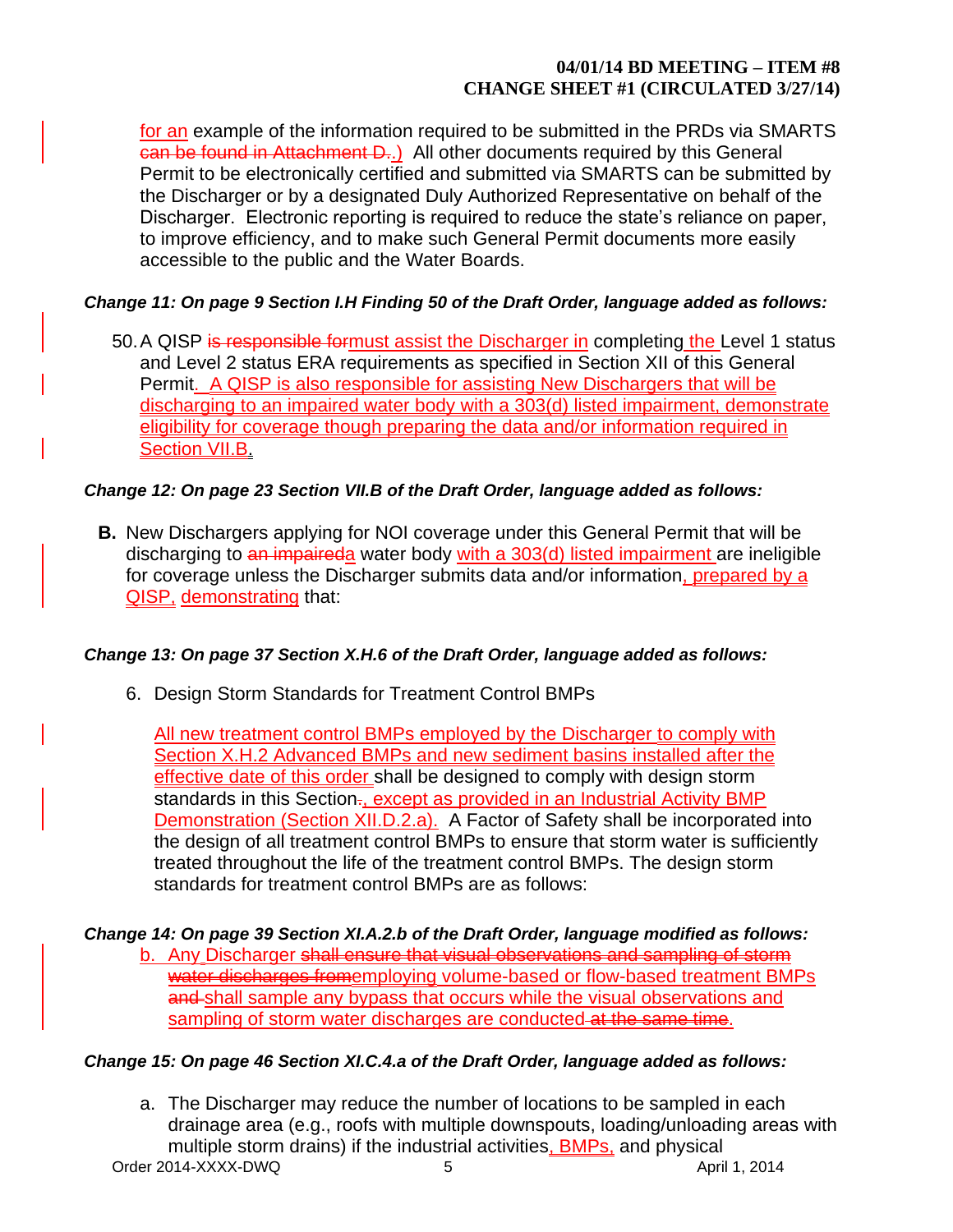characteristics (grade, surface materials, etc.) of the drainage area for each location to be sampled are substantially similar to one another. To qualify for the Representative Sampling Reduction, RSR, the Discharger shall provide a Representative Sampling Reduction RSR justification in the Monitoring Implementation PlanMIP section of the SWPPP.

## *Change 16: On page 47 Section XI.C.4.b.iii of the Draft Order, language added as follows:*

i. A description of the BMPs implemented in the drainage area;

### *Change 17: On page 47 Section XI.C.5.a of the Draft Order, language added as follows:*

a. The Discharger may authorize the laban analytical laboratory to combine samples of equal volume from as many as four (4) discharge locations if the industrial activities, **BMPs**, and physical characteristics (grade, surface materials, etc.) within each of the drainage areas are substantially similar to one another.

#### *Change 18: On page 48 Section XI.C.5.b of the Draft Order, language added as follows:*

ii. A description of the BMPs implemented in the drainage area;

# *Change 19: On page 51 Section XII.C of the Draft Order, language added as follows:*

# **C. Level 1 Status**

A Discharger's Baseline status for any given parameter shall change to Level 1 status if sampling results indicate an NAL exceedance for that same parameter in any subsequent reporting year. Level 1 status will commence on July 1 following the reporting year during which the exceedance(s) occurred.<sup>1</sup>

# *Change 20: On page 52 Section XII.D of the Draft Order, language added as follows:*

# **D. Level 2 Status**

A Discharger's Level 1 status for any *given* parameter shall change to Level 2 status if sampling results indicate an NAL exceedance in any subsequent reporting year for that  $e$ -same parameter. while the Discharger is in Level 1. Level 2 status will commence on July 1 following the reporting year during which the NAL exceedance(s)  $\alpha$ ccurred.<sup>2</sup>

 $\overline{a}$ 

 $1$  For all sampling results reported before June 30th of the preceding reporting year. If sample results indicating an NAL exceedance are submitted after June  $30<sup>th</sup>$ , the Discharger will change status once those results have been reported.

 $2$  For all sampling results reported before June 30th of the preceding reporting year. If sample results indicating an NAL exceedance are submitted after June 30<sup>th</sup>, the Discharger will change status **onceupon the date** those results have been reported into SMARTS.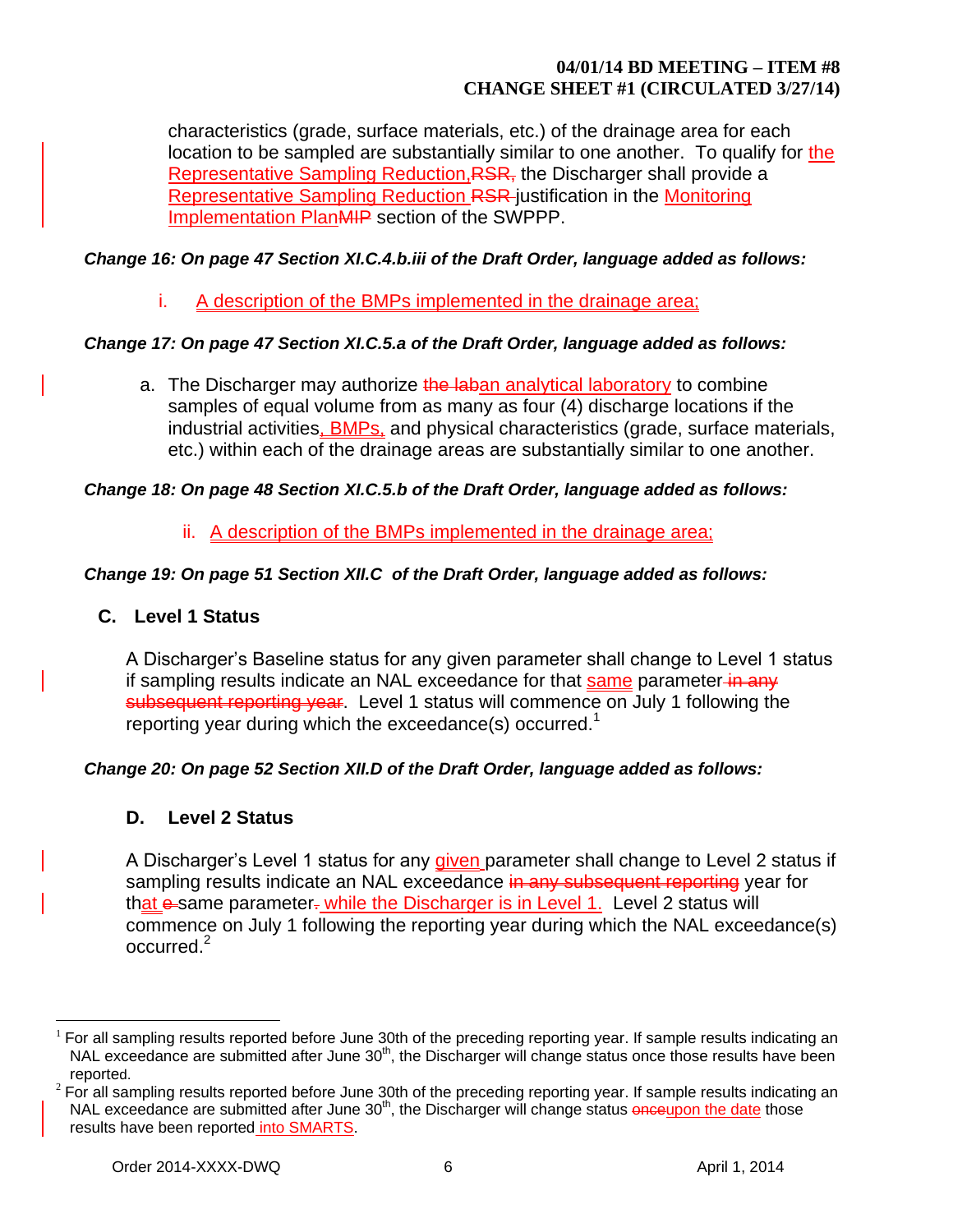## *Change 21: On page 56 Section XII.D.3.c of the Draft Order, language added as follows:*

c. Dischargers with Level 2 status who have submitted the Level 2 ERA Technical Report are only required to annually update the Level 2 ERA Technical Report based upon additional NAL exceedances of the same parameter and same drainage area (if the original Level 2 ERA Technical Report contained an Industrial Activity BMP Demonstration and the implemented BMPs were expected to eliminate future NAL exceedances in accordance with Section XII.D.2.a.ii), facility operational changes, pollutant source(s) changes, and/or information that becomes available via compliance activities (monthly inspectionsvisual observations, sampling results, annual evaluation, etc.). The Level 2 ERA Technical Report shall be prepared by a QISP and be certified and submitted via SMARTS by the Discharger with each Annual Report. If there are no changes prompting an update of the Level 2 ERA Technical Report, as specified above, the Discharger will provide this certification in the Annual Report that there have been no changes warranting re-submittal of the Level 2 ERA **Technical Report.** 

#### *Change 22: On page 71 Section XX.C.2.a of the Draft Order, footnote 25 added as follows:*

a. The facility shall is either be (1) engineered and constructed to have contained the maximum historic precipitation event (or series of events) using the precipitation data collected from the National Oceanic and Atmospheric Agency's website (or other nearby precipitation data available from other government agencies); or so that there will be no discharge of industrial storm water to waters of the United States, including no discharge to groundwater that has a direct hydrologic connection to waters of the United States<sup>25</sup>; or,

*New Footnote 25:* <sup>25</sup>No discharge to groundwater that has a direct hydrological connection to waters of the United States shall mean that the discharger is not required to obtain an NPDES permit because there is no discharge to the waters of the United States, as defined by regulations and case law interpreting the scope of the Clean Water Act. (See, e.g., Greater Yellowstone Coalition v. Larson (D.Idaho 2009) 641 F.Supp.2d 1120.)

#### *Change 23: On page 74-75 Section XXI.K.4 of the Draft Order changes are as follows:*

# **C. Electronic Signature and Certification Requirements**

- 1. LRP eligibility is as follows:
	- a. For a corporation: by an authorized a responsible corporate officer. For the purposes of this section, an authorized responsible corporate officer means:

i. (a) aA president, secretary, treasurer, or vice-president<del>, or other officer</del> of the corporation with authority to execute documents on behalfin charge of the corporation pursuant to corporate bylawsa principal business function; or board resolution; or

 $ii.$   $\leftrightarrow$  The manager of one or more manufacturing, production, or operating facilities, provided, the manager is authorized to make management decisions which govern the operation of the regulated facility $\frac{1}{x}$  including having the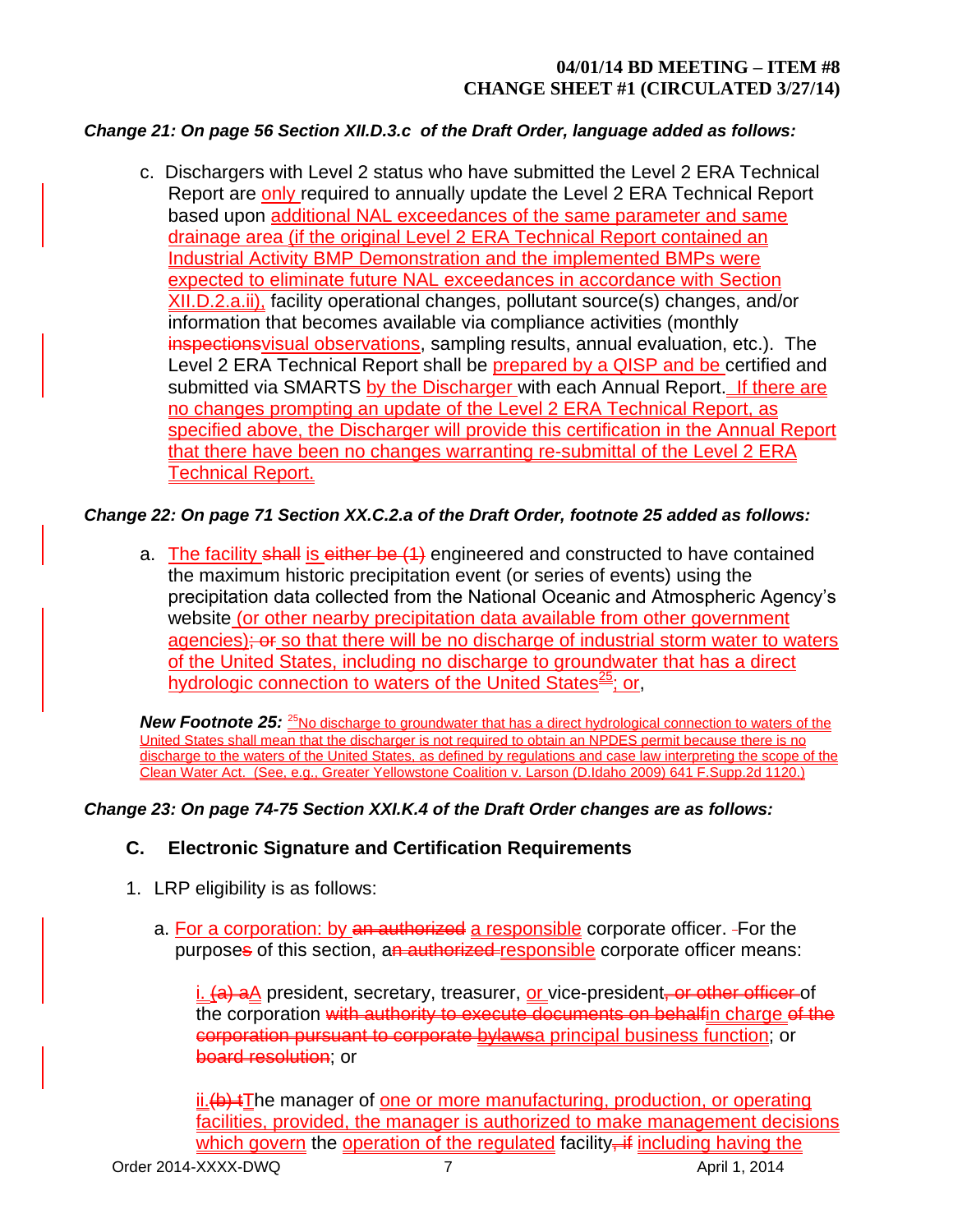explicit or implicit duty of making major capital investment recommendations, and initiating and directing other comprehensive measures to assure long term environmental compliance with environmental laws and regulations; the manager can ensure that the necessary systems are established or actions taken to gather complete and accurate information for permit application requirements; and where authority to sign documents has been assigned or delegated to the manager in accordance with corporate bylaws and by corporate resolution; procedures.

- b. For a partnership or sole proprietorship: by a general partner or the proprietor, respectively, that is authorized to execute legally binding documents on behalf of the partnership or sole proprietorship (as the case may be) in accordance with the entity's governing documents; or,
- c. For a municipality, state, federal, or other public agency: by either a principal executive officer or ranking elected official that possesses signatory authority of the governmental agency at issue. This includes principal executive officer of a federal agency includes the chief executive officer of the agency or the senior executive officer having responsibility for the overall operations of a principal geographic unit of the agency (e.g., Regional Administrators of U.S. EPA).

# **Changes 24-27 are on the Attachments and Appendices for the Industrial General Permit**

*Change 24: On page 1 Attachment D is as follows:*

This Attachment provides an example of the information Dischargers are required to submit in the PRDs via the Storm Water Multi-ple Application Reporting Tracking System (SMARTS). The actual PRD requirements are in Section II of this General Permit.

*Change 25: On page 2 Attachment E (List Of Total Maximum Daily Loads (TMDLs) Applicable To Industrial Storm Water Dischargers) is as follows:*

| <b>San Diego Regional Water Quality Control Board</b> |                                 |  |
|-------------------------------------------------------|---------------------------------|--|
| <b>Chollas Creek</b>                                  | Diazinon                        |  |
| <b>Chollas Creek</b>                                  | Copper, Lead, and Zinc          |  |
| Los Peñasquitos Lagoon                                | Sediment                        |  |
| <b>Rainbow Creek</b>                                  | <b>Total Nitrogen and Total</b> |  |
|                                                       | Phosphorus                      |  |
| <b>Shelter Island Yacht Basin</b>                     | <b>Dissolved Copper</b>         |  |
| <b>Baby Beach in Dana Point</b>                       | <b>Indicator Bacteria</b>       |  |
| <b>Harbor and Shelter Island</b>                      |                                 |  |
| <b>Shoreline Park in SD Bay</b>                       |                                 |  |
| <b>Twenty Beaches and Creeks</b>                      | <b>Indicator Bacteria</b>       |  |